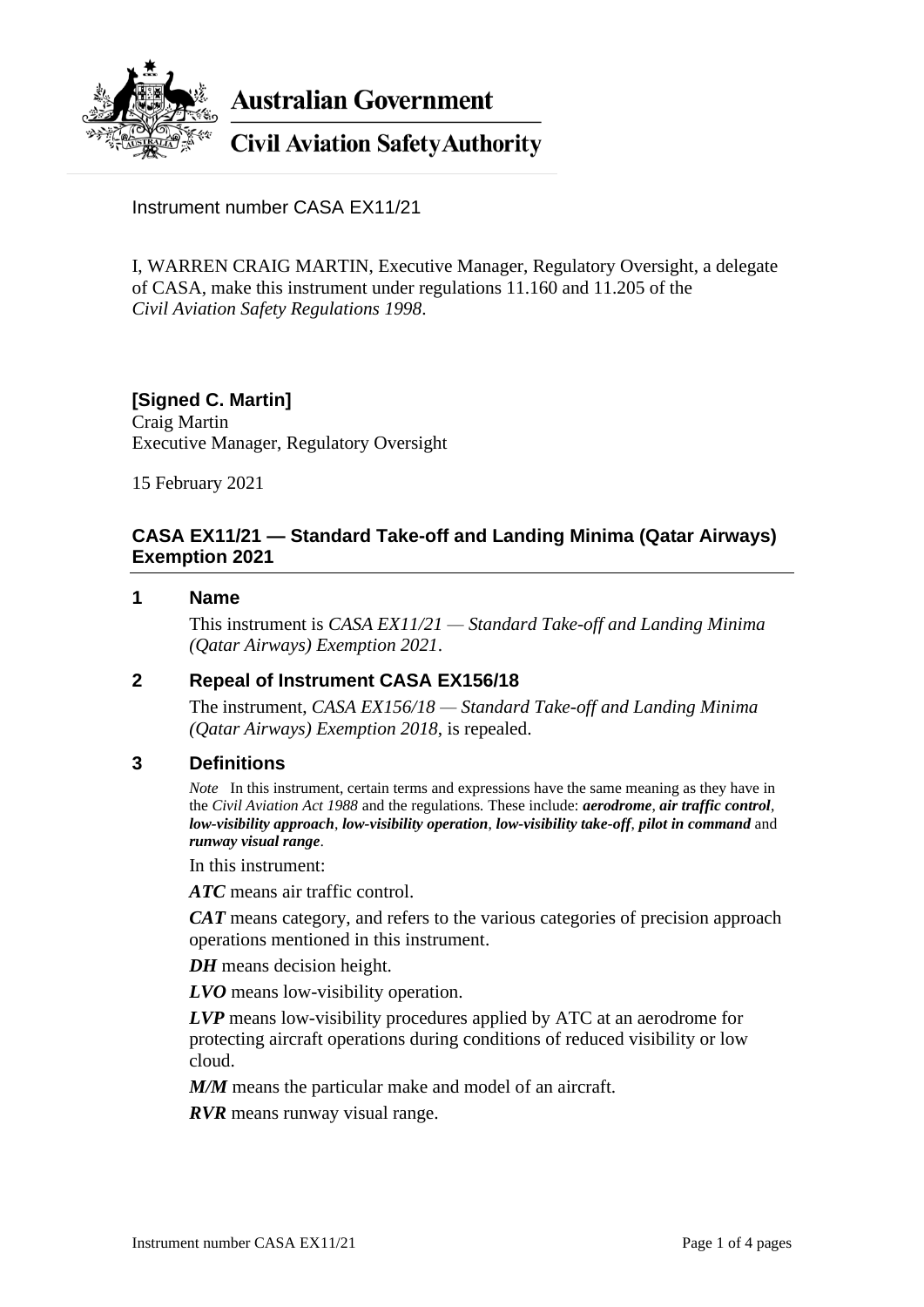# **4 Application**

This instrument applies in relation to Qatar Airways (Q.C.S.C.) of Doha, Qatar (the *exempted operator*), ARN 750585, if:

- (a) the exempted operator conducts a flight to or from an aerodrome in any of the following kinds of aircraft (the *aircraft*): A330-200, A330-200F, A330-300, A350-900, A350-1000, A380-800, B747-8F, B777F, B777-200LR, B777-300ER, B787-8, B787-9; and
- (b) ATC at the aerodrome has informed the pilot in command of the aircraft that LVP are in force.

# **5 Exemptions**

- (1) The exempted operator is exempt from compliance with subregulations 257 (3) and (4) of CAR in relation to the flight.
- (2) The pilot in command of the aircraft is exempt from compliance with subregulations 257 (3) and (4) of CAR in relation to the flight.

# **6 Conditions**

- (1) It is a condition of the exemption in subsection 5 (1) that the exempted operator ensures compliance with the requirements mentioned in subsection (3).
- (2) It is a condition of the exemption in subsection  $5(2)$  that the pilot in command of the aircraft ensures compliance with the requirements mentioned in subsection (3).
- (3) The requirements are:
	- (a) the aircraft must comply with the meteorological minima for LVO and associated requirements set out in Schedule 1; and
	- (b) the requirements for LVO mentioned in Schedule 2.

## **7 Repeal of this instrument**

This instrument is repealed at the end of 31 January 2024.

## **Schedule 1 Operating minima for LVO**

## **Low-visibility take-off minimum**

1 An aircraft of a kind mentioned in column 1 of Table 1 must not conduct a low-visibility take-off from the aerodrome if the reported RVR for the take-off is less than the meteorological minimum mentioned in column 2 of the Table.

#### **Table 1: Low-visibility take-off minimum**

| <b>Aircraft M/M</b><br>(column 1) | <b>Meteorological minimum</b><br>$\left(\text{column } 2\right)$ |
|-----------------------------------|------------------------------------------------------------------|
| A330-200                          | $125 \text{ m}$                                                  |
| A330-200F                         |                                                                  |
| A330-300                          |                                                                  |
| A350-900                          |                                                                  |
| A350-1000                         |                                                                  |
| A380-800                          |                                                                  |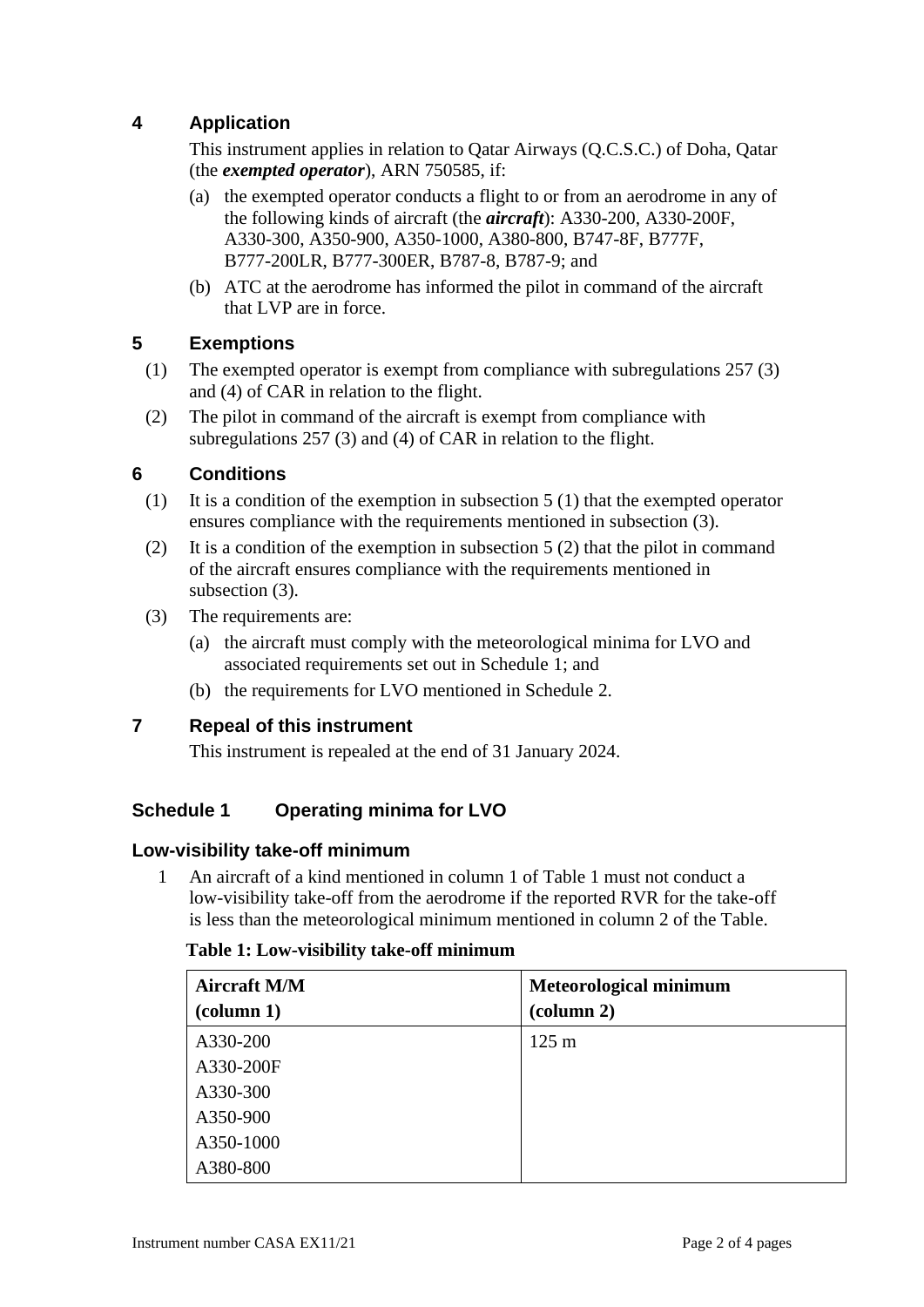| <b>Aircraft M/M</b><br>$\left(\text{column } 1\right)$ | <b>Meteorological minimum</b><br>$\left(\text{column } 2\right)$ |
|--------------------------------------------------------|------------------------------------------------------------------|
| <b>B747-8F</b>                                         | $125 \text{ m}$                                                  |
| <b>B777F</b>                                           |                                                                  |
| <b>B777-200LR</b>                                      |                                                                  |
| B777-300ER                                             |                                                                  |
| <b>B787-8</b>                                          |                                                                  |
| B787-9                                                 |                                                                  |

## **Low-visibility approach minima**

- 2 An aircraft of a kind mentioned in column 1 of Table 2, when conducting a low-visibility approach operation mentioned in column 2 of the Table for the purpose of landing the aircraft:
	- (a) has the RVR meteorological minimum mentioned in column 3 of the Table for the low-visibility approach operation; and
	- (b) must apply the DH mentioned in column 4 of the Table for the low-visibility approach operation.

| <b>Aircraft M/M</b><br>$\left(\text{column } 1\right)$ | Low-visibility<br>approach operation<br>$\left(\text{column } 2\right)$ | <b>RVR</b> minimum DH<br>$\left(\text{column }3\right)$ | $\alpha$ lumn 4) |
|--------------------------------------------------------|-------------------------------------------------------------------------|---------------------------------------------------------|------------------|
| A330-200                                               | <b>CAT II</b>                                                           | 300 m                                                   | $100$ ft         |
| A330-200F                                              |                                                                         |                                                         |                  |
| A330-300                                               | <b>CAT IIIA</b>                                                         | $200 \text{ m}$                                         | $50$ ft          |
| A350-900                                               |                                                                         |                                                         |                  |
| A350-1000                                              | <b>CAT IIIB</b>                                                         | $75 \text{ m}$                                          | No DH            |
| A380-800                                               |                                                                         |                                                         |                  |
| <b>B747-8F</b>                                         |                                                                         |                                                         |                  |
| <b>B777F</b>                                           |                                                                         |                                                         |                  |
| <b>B777-200LR</b>                                      |                                                                         |                                                         |                  |
| <b>B777-300ER</b>                                      |                                                                         |                                                         |                  |
| B787-8                                                 |                                                                         |                                                         |                  |
| B787-9                                                 |                                                                         |                                                         |                  |

#### **Table 2: Approach minima and requirements**

## **Schedule 2 Requirements for LVO**

#### **Operating minimum and procedures**

- 1 The requirements for conducting LVO are the most restrictive of the requirements in the following:
	- (a) this instrument;